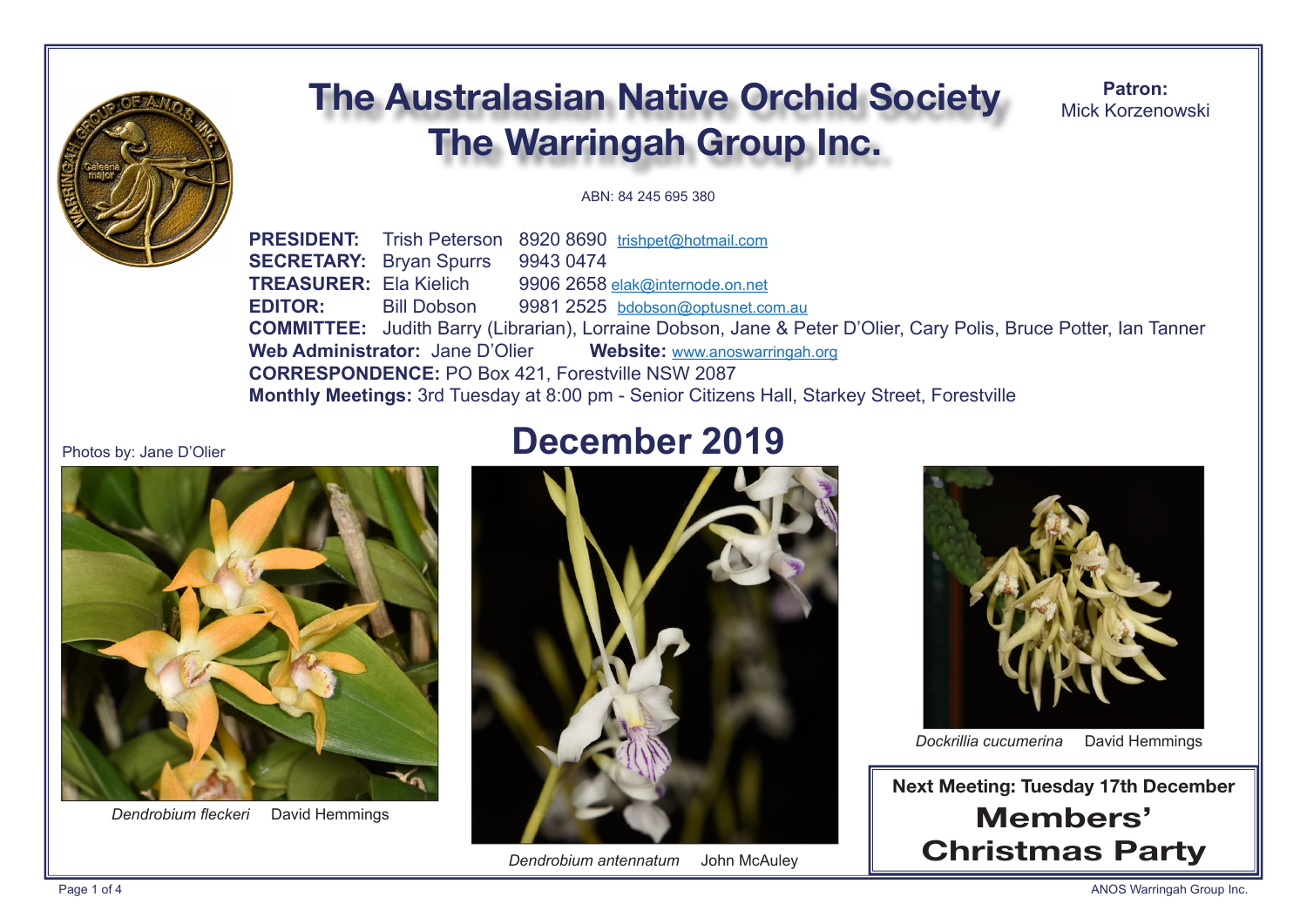## **Minutes of the monthly meeting**

held at the Senior Citizens' Hall, Starkey Street, Forestville on Tuesday, 19<sup>th</sup> November 2019. The meeting was opened by Trish Peterson at 8.05pm, who welcomed members and visitor, Ian McKenzie. **Guest Speaker** tonight will be David Hemmings. **Apologies**: Lorraine Dobson, Cary Polis, Bill Westwood, Garry & Harleen Williams, Warleiti Jap **The minutes** of the previous meeting as published in the Bulletin were accepted as a true record on the motion of Bryan Spurrs seconded by Ian Tanner.

#### **Matters arising:**

• The proposed Sales Table will be deferred until the New Year. All orchid-related items will be on sale. Items will need to show the vendor's name and price. If more than one item, a list to be provided.

#### **Correspondence**:

- o ANOS refund of \$400 bond.
- o Receipts from Council for monthly rent Oct/Nov/Dec.
- o Bendigo Bank reinvestment for 3 months.
- $\circ$  Card from Corrigan family thanking for flowers.
- o Authority requested by Mick Korzenowski to authorise purchase of raffle plants.
- o Our Gardens magazine.
- Moved for acceptance by Bryan Spurrs, seconded by Bruce Potter

#### **General Business:**

- o Website up-to-date with photos posted.
- o Gerry Walsh has suggested Derris Dust for control of Dendrobium beetles in his latest issue of the Rock Lily Rag.
- o Anne-Maree Mitford gave a summary of the recent ANOS Conference in Strathpine.
- $\circ$  Supper Volunteers In light of the lack of response from members, it has been decided that 2 names will be selected randomly for duty that evening. Each volunteer will be selected only once per year.
- o The Society's Christmas Party will be held on Tuesday, 17<sup>th</sup> December. Members are asked to bring raffle and supper contributions and volunteers are needed to assist on the evening.

#### **In Your Bushhouse:**

Mick talked about the Dipodium genus; how six species are saprophytic and need to grow in association with mycorrhizal fungi. Two species have leaves and grow normally.

He also mentioned Yates Drought Shield available from Flower Power outlets – useful in the current hot weather.

**Judges Report:** John McAuley

#### **Plant of the evening**:

*Plectorrhiza tridentata* – David Hemmings **Other Plants of interest:**

*Dendrobium* Micro Chip – David Hemmings

*Sarcochilus hillii* - Reiner Schneidereit

*Cymbidium canaliculatum* – Bill Dobson

*Dendrobium antennatum* – John McAuley

**After supper:** David Hemmings regaled us with a very instructive account of how and where he grows his orchids, including all the steps and precautions he takes.

#### **Lucky Door Prize:** Bryan Spurrs

**Raffle Prizes:** Bill Bradley, Anne-Maree Mitford, Ela Kielich, Ian Tanner, Ian Chalmers, Bruce Potter.

In closing the meeting, Trish thanked everyone for their participation and wished all a safe journey home.

#### **The meeting closed at 10.00pm**



*Dockrillia striolata* 'Neville'

## *Dockrillia striolata* **(H.G.Reichb.) Rauschert 1983**

(*Dockrillia striolata* ssp. *striolata*) (*Dockrillia striolata* ssp. *chrysantha*) (Dockrillia banksii) Other names *Dendrobium teretifolium* Lindley 1810 *Dendrobium striolatum* H.G.Reichb. 1857 *Dendrobium milliganii* F. Muell. 1859 *Callista striolata* (H.G.Reichb.) Kuntze 1891

*Dockrillia striolata* was named from the Latin word stri'a meaning marked by longitude lines and channels and has the common name of the Streaked Rock Orchid. This orchid is one of the smaller terete-leafed Dockrillias and is found from the southern side of the Hunter River in N.S.W. (except for an isolated location north of the River) down through N.S.W. and Victoria, across the Bass Strait Isles into north eastern Tasmania where it is the only *Dockrillia* to be found on this Island.

In Tasmania, it tends to grow near the sea on granite boulders with plants stronger than the mainland form. Flowers are larger and more golden yellow. In Victoria, it is very common and grows on granite and porphyry rock surfaces while in N.S.W. where it is also very common, it grows on sandstone rock. It grows most prolifcally from the Illawarra region in southern N.S.W. and finishes at the Hunter Valley which acts as a barrier for many orchid species. The Tasmanian orchid has recently been re-classifed as *Dockrillia chrysantha*. While it can be found at sea level, it prefers the mountain ranges up to around 1000 metres altitude and follows these ranges inland for some distance.

It is a lithophyte (grows on rocks) although there have been reports of it growing on Eucalyptus trees. The plant has creeping rhizomes and branching wiry stems which, when lying horizontally, freely produce roots that penetrate crevices and hollows where litter collects. Many plants grow to form huge masses overhanging the rock faces. It grows in very exposed positions and can withstand bright light and hot days but does need some shade against the afternoon sun.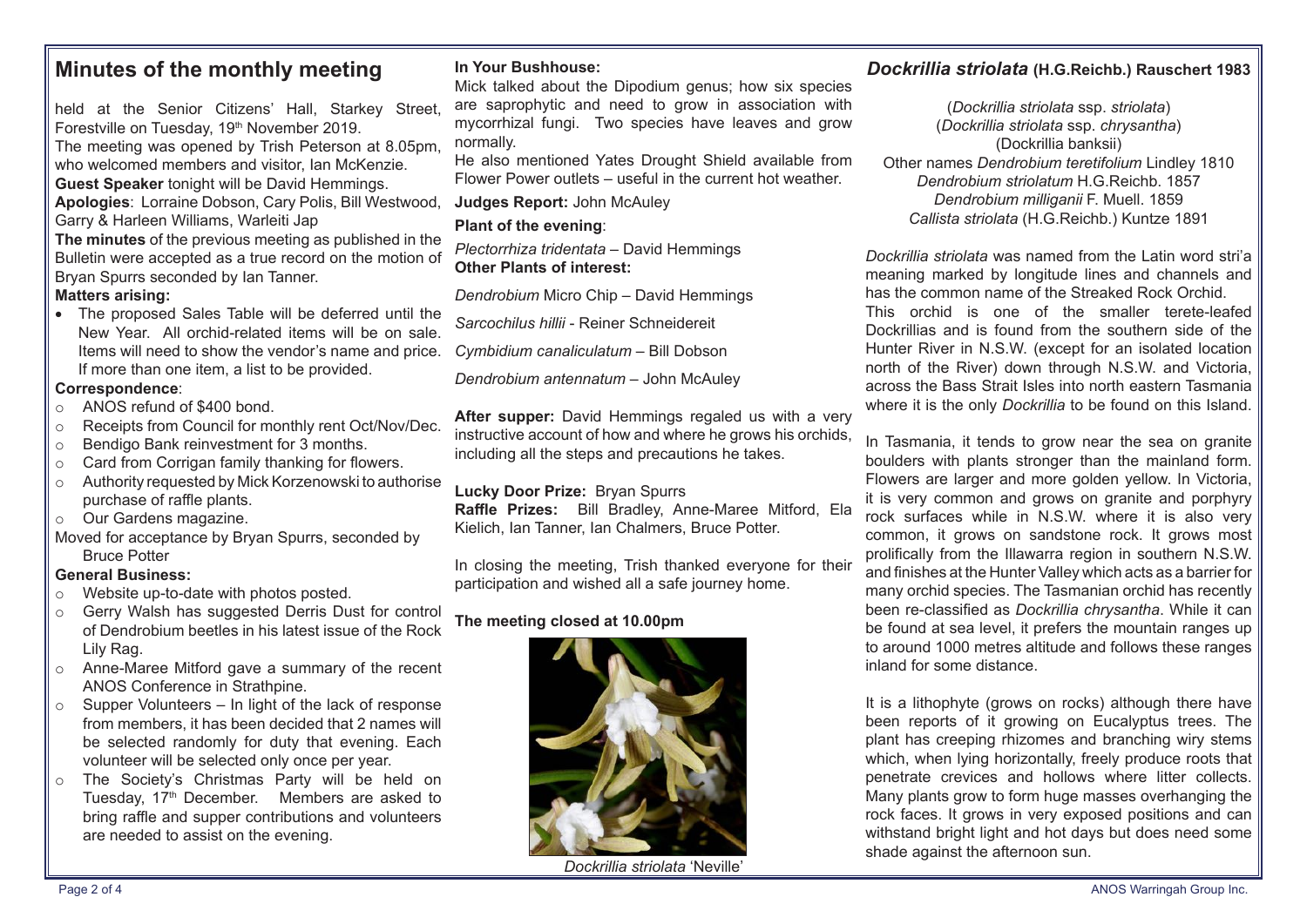Leaves are numerous, terete-shaped, slightly curved and faintly ribbed and are a light green to dark purple colour. If grown in an exposed position the leaves take on a reddish hue.

Flowering occurs from September to December with the fowers growing either singly or in pairs. Flowers are about 2cm in diameter, coloured greenish yellow to golden yellow with brown striations and a white labellum. They become very fragrant in warm weather. An easy orchid to grow, Dockrillia striolata likes a temperate to cool climate. Water well in the Summer and keep only slightly moist in the Winter to avoid drying out completely. It can withstand really cold temperatures as is experienced in some of its growing areas. Cultivation can be on slabs (cork, hardwood etc.) or in a pot with good drainage. Hang up high to allow for its pendulous habit. If grown properly it can look very nice in a hanging basket even when not in fower.

A feeding programme during its growing period is beneficial. *Dockrillia striolata* forms a natural cross with *Dockrillia pugioniformis* to form *Dockrillia* X dufy, and one of the reasons that this article is here as I have witnessed this benched in a few societies and Dockrillia striolata.

Note the labellum that there is no purple and the leaves are round and soft on the ends. Whereas in Dockrillia pugioniformis the leaves are flat and pointed, hence it's common name 'Dagger Orchid'.



*Dockrillia pugioniformis*



*Dockrillia chrysantha*

#### **In my bushhouse – December 2019**

The winds and lack of humidity have been drying out my orchids so I mist in the evenings to keep the moisture around the plants for longer. Fortunately I have, still, about 8000lt of water in my tank.

The Sarcochilus are continuing to flower particularly *Sarcochilus hillii*, *Sarcochilus setosus*, and *Sarcochilus ceciliae*. While all quite diferent they are in that group with stiff thin leaves that probably appreciate dryer conditions. They have many upright racemes of pretty and delicate pink flowers that can last up to 2 months. This time of year they can take as much water as they want but during winter in Sydney they don't like wet and cold so some protection is a good idea. Mine are going great in basket pots and have no problem growing into nice sized specimen plants.

Other plants are Dendrobium prenticei, Dockrillia striolata, Dockrillia pugioniformis, and Dockrillia X dufy.

I only pot up where necessary and will leave any that can now until the weather cools in the autumn. At the moment I am experiencing great growth in most of my species with Den speciosum var. curvicaule, var. speciosum, var. pedunculatum and var. capricornicum all have multiple

growths and pushing on strongly.

spray this week with Eco-Oil®, Azamax® (Neem) oil as there are aphids about. I usually knock them on the head with Pirimor<sup>®</sup> then use the Eco-oil<sup>®</sup> and Azamax<sup>®</sup> to keep them from coming back. At the same time I mix in Mancozeb® to combat any fungal diseases during this time of growth. I'm using my new Swagman sprayer and it saves my time and gives great coverage for all the plants and pots.

As I pot on or divide I am dropping in a  $\frac{1}{4}$  or  $\frac{1}{2}$  Confidor<sup>®</sup> tablet, depending on pot size. Also to this I add some 9 month Ozmacote slow release fertilizer and some Slug-Out®

I have been checking on maintenance issues with the bushhouse as it was first put up in 1991 so some work always has to be done with sewing up shadecloth, replacing screws/bolts, and those plastic clips on the misting water tube. I regularly have to do a check and clean-up of leaves and weeds to keep the floor of the house clean.

Anyway that's enough for now put my feet up and have a wine or beer $\odot$ 

Merry Christmas to you all and good growing.

Bill Dobson



Assassin Bug - a good bug, look after these.